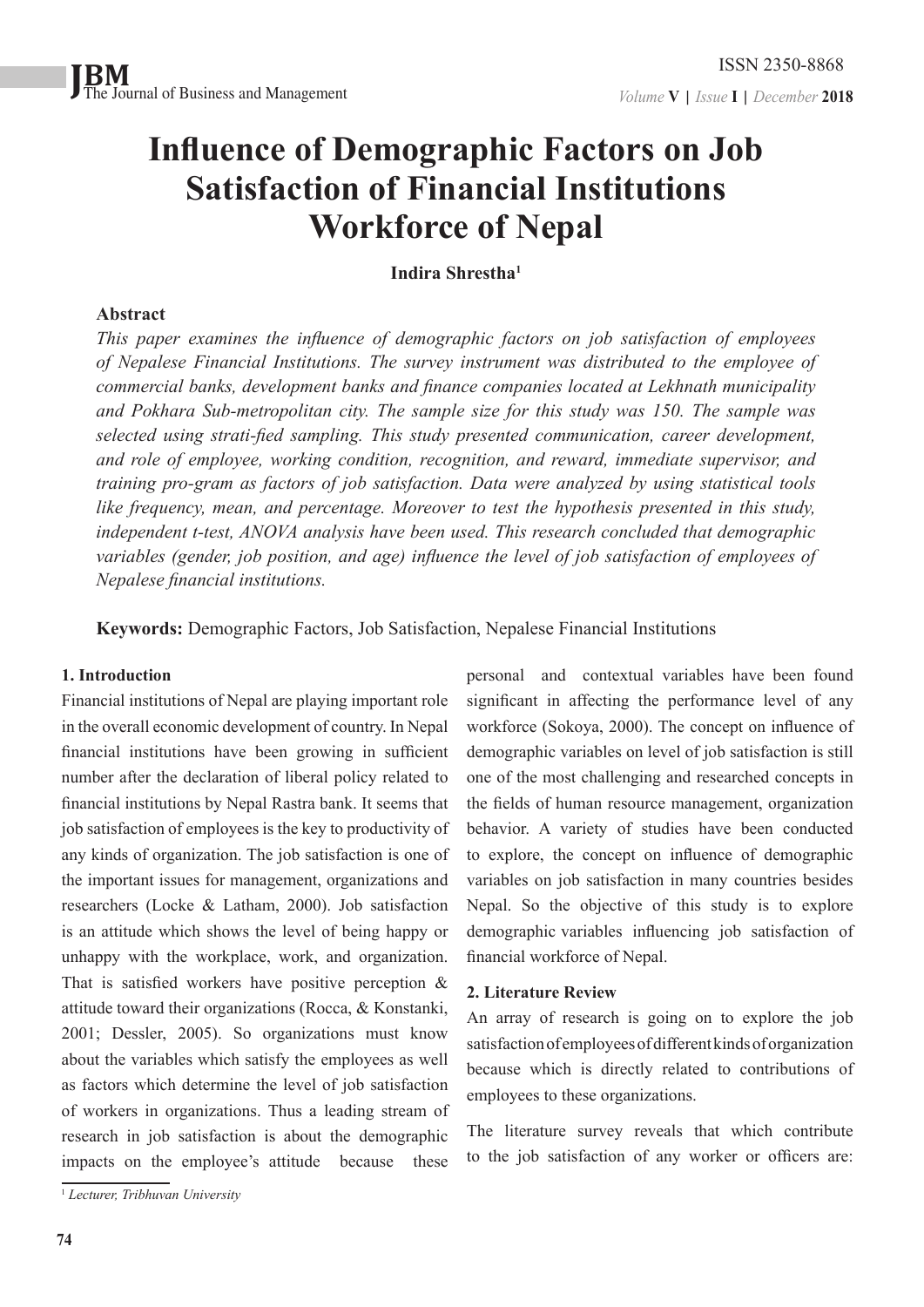pay, work, environment, coworkers (Robbins, 1998) Likewise adequate equipment, required resources, training opportunity and an equitable workload all affect an employee's job satisfaction (Ellickson & Logsdon, 2001). Ellickson and Logsdon (2001) argued that job satisfaction has two major groups of causes: environmental antecedents (work related factors) and personal factors. The job satisfaction like work, pay, supervision, promotion, co-worker and the demographic features of the employees and organization determine job satisfaction (shah &Jalees, 2004, Tsigilis et al. 2006)

Daftuar (2001) stated that in terms of personal characteristics affecting job satisfaction, it appears that higher occupational levels are generally associated with higher job satisfaction.

Beisiegel (2003) found that there was no significant gender difference in job satisfaction. He has stated that it is the specifics of the job impact on job satisfaction and not the gender of the employee itself and this is accounted for the absence of a significant direct correlation between job satisfaction and gender.

Katuwal and Randhawa (2007) their study results revealed that the textile workers in Nepal have a high dissatisfaction with the facets of the job that involved the monetary expenditure of the organization, the behavioral aspects of management and the employment policy of the organization

According to Ali, Ewan and Duska (2008) variables such as age, gender, work experience years, organizational position, types of employment and salaries received and benefits were seen as having effects on their job satisfaction.

Cetin (2006) showed that differences in job satisfaction according to gender, marital status and age was not significant.

Orisatoki and Oguntibeju (2010) found that there was no significant satisfaction difference between gender and age groups. There was positive correlation between job satisfaction with understanding the goals and the objectives of the management and sense of belonging. There was no significant correlation of job satisfaction with other factors such as knowledge about workplace, work stress, relationship with colleagues but negative correlation of job satisfaction with salary.

Din, Zaman, & Nawaz (2010) found that designation, university sector and gender have significant impact on job satisfaction of the academicians in university of North West Frontier Province (NWFP), Pakistan.

In Nepal there are challenges to motivate employees and make them feel that they are safe and secured in jobs. Except few joint venture banks' job in Nepalese organizations are not challenging, interesting and motivating to enhance quality of work life (Adhikari & Gautam, 2011).

Ranjit (2012) conducted study on influence of demographic factors on job satisfaction of workers of selected mills registered under South Indian Mills Association (SIMA) and his study results revealed that textile mill workers had moderate level of job satisfaction and found that demographic variables like age, marital status, educational qualification, years of experience, monthly income, nature of industry, welfare facilities and working condition do influence the level of job satisfaction of textile mill workers.

Bhati and Ashok Kumar (2013) studied relationship between demographic variables and job satisfaction of employees of Ceramic Industry and found that age, educational qualification, occupation, years of experience, monthly income, hours of work, overtime hours do influence the level of job satisfaction of workers.

Tabatabaci, Ghaneh, Mohaddes and Khansani (2013) found significant differences in job satisfaction of men and women, single and married, formal and contract recruitment samples & between groups with different salaries .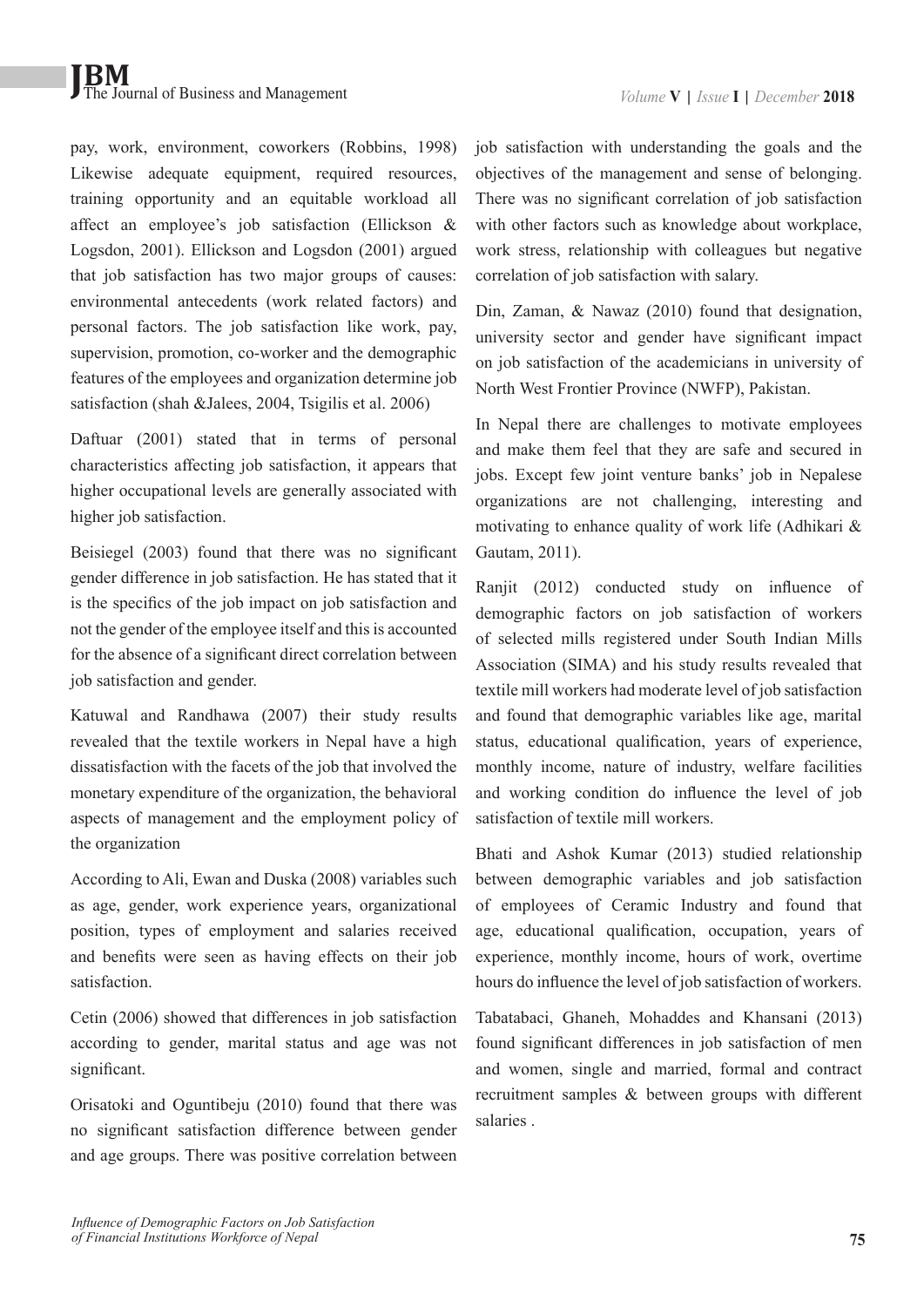# The Journal of Business and Management



**Figure I: Theoretical Framework**

Moderating variable (Gender, marital status, job position, service year, education & age)

# **3. Data and Methodology**

This research is mainly based on primary data collected through well framed structured questionnaires to know the opinion of the respondents. The universe for this study is the employees of the selected financial institutions. Financial institutions are stratified into three strata namely commercial banks, development banks, and finance companies. Financial institutions situated at Pokhara Sub-metropolitan city and Lekhnath municipality have been taken as population for this study. To represent the population 200 questionnaires were distributed to respondents but only 150 questionnaires were usable so sample size for this study was 150. Out of which 62 respondents were from commercial banks, 45 from development banks, and 43 from finance Companies. The researcher has adopted stratified random sampling technique for selecting the sample for the study.

## **3.1 Measurement**

Job satisfaction refers to positive or negative feeling towards job. There are many factors which determine job satisfaction of employees. Following is a brief account of the factors of job satisfaction.

Communication: communication is one of the important factor of job satisfaction. Employee's job satisfaction is determined by how organization's policy and procedure are communicated as well as frequency of communication

Career development: employees prefer their clearly established career path in their organization and want

to learn and grow career so organization should make them clear about their career path which will lead to employee's motivation Employee's role: job satisfaction of employees is based on the types of roles played by employees and degree of decision making authority.

Working condition: working condition of organization is more powerful determinant of both productivity and employee satisfaction. Reasonable load, work life balance, package of holiday are important determinant of good working condition.

Recognition and reward: another most important factor of job satisfaction is recognition and reward Employees will be more satisfied if they are recognized and rewarded for work that is well done and considers them as a valuable resource.

Role of supervisor: supervision is the function of leading, coordinating and guiding employees at their job to accomplish organization's goals so supervisor can play effective role by guiding their job, motivating employees treating employees with respect to increase productivity leading to job satisfaction.

Training program: training program is necessary for employees on the basis of need so initial training and ongoing trainings play vital role for increasing job satisfaction of employees. All the job satisfaction factors were measured on a Likert's 5 points scale ranging from strongly agree  $(5)$ , agree $(4)$ , Neutral $(3)$ , disagree $(2)$ and strongly disagree(1). Moderating variables for this questionnaires are gender, marital status, job position, service year, education, and age. Cronbach's Alpha coefficient was tested and found 0.927.

# **3.2 Analysis and Interpretation**

The frequency, percentage, means, ANOVA and independent sample t-test were employed to analyze the results of quantitative method using SPSS.

# **3.3 Hypothesis Development**

1.  $H_0$ : there is no significant difference in job satisfaction level with respect to marital status, gender, service year, education level and age.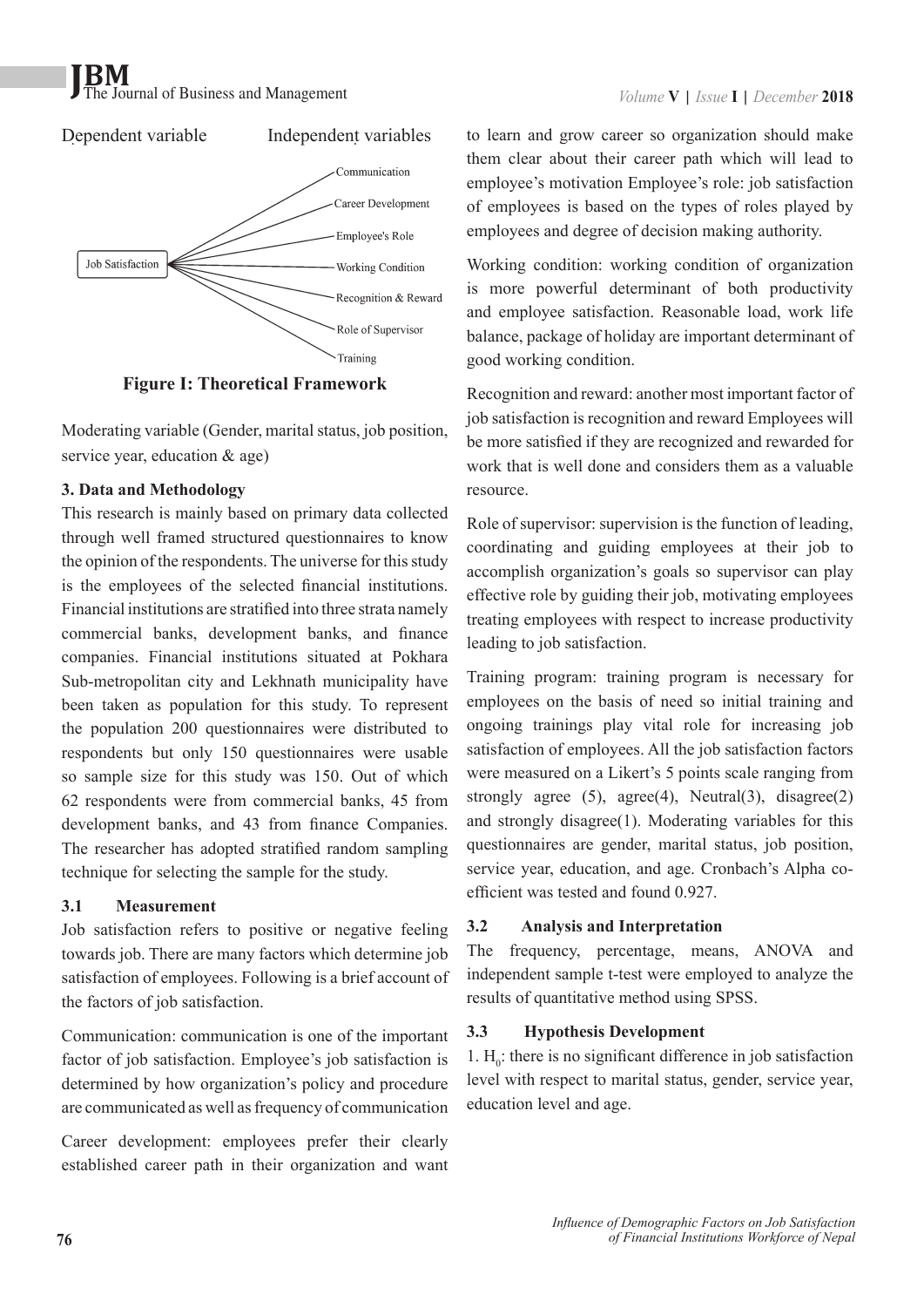#### **4. Empirical Analysis**

**Table I: Social-demographic Profiles of Respondents**

| <b>Personality</b>  |                 | <b>Respon-</b><br>dent | Percentage<br>$(\frac{0}{0})$ |
|---------------------|-----------------|------------------------|-------------------------------|
|                     | Male            | 89                     | 59.33                         |
| Gender              | Female          | 61                     | 40.67                         |
|                     | Total           | 150                    | 100                           |
|                     | Married         | 81                     | 54                            |
| Marital             | Single          | 69                     | 46                            |
| <b>Status</b>       | Divorced        | $\overline{0}$         | $\overline{0}$                |
|                     | Widow           | $\overline{0}$         | $\overline{0}$                |
|                     | Total           | 150                    | 100                           |
|                     | Assistant       | 92                     | 61.33                         |
|                     | Officer         | 30                     | 20                            |
| <b>Job Position</b> | Sr. officer     | 13                     | 8.67                          |
|                     | Manager         | 15                     | 10                            |
|                     | Total           | 150                    | 100                           |
|                     | Less than one   | 12                     | 8                             |
|                     | $1 - 3$         | 69                     | 46                            |
| <b>Service Year</b> | $4 - 8$         | 56                     | 37.33                         |
|                     | $9 - 15$        | 13                     | 8.67                          |
|                     | Over 15         | $\boldsymbol{0}$       | $\overline{0}$                |
|                     | Total           | 150                    | 100                           |
|                     | +2 Level        | 5                      | 3.33                          |
|                     | <b>Bachelor</b> | 50                     | 33.33                         |
| Education           | <b>Masters</b>  | 95                     | 63.33                         |
|                     | M. Phil         | $\overline{0}$         | $\overline{0}$                |
|                     | Doctorate       | $\overline{0}$         | $\overline{0}$                |
|                     | Total           | 150                    | 100                           |
|                     | Under 20        | $\mathbf{1}$           | 0.67                          |
|                     | $20 - 25$       | 45                     | 30                            |
|                     | $26 - 30$       | 69                     | 46                            |
| Age                 | $31 - 35$       | 20                     | 13.33                         |
|                     | Over 35         | 15                     | 10                            |
|                     | Total           | 150                    | 100                           |

With regard to the number of employees from different Nepalese financial institutions, the result showed that 62 from commercial bank, 45 from development bank, and 43 from financial institutions.

The highest percentage of respondents in Nepalese financial Institutions was male with 59.33 percent as compare to female with 40.67. With regard to marital status of respondents, the result showed that married respondent with highest percentage at 54 whereas single were at 46 percent.

With regard to job position the result showed that assistant with highest percentage at 61.33 percent as compare to officer with 20 percent, senior officer with 8.67 percent, and manager with 10 percent.

Regarding the year of service of respondents in the organization, most of the respondents were 1-3 years at 46 percent, whereas 4-8 years at 37.33 percent, 9-15 years at 8.67 percent, less than one year at 8 percent

Regarding the educational level of respondents, result showed that masters with highest percentage at 63.33 percent, whereas bachelor with 33.33 percent, and +2 levels with 3.33 percent.

Regarding the age group of respondents**,** result showed that respondents were mostly between 26-30 years with 46 percent, 20- 25 years with 30 percent, 31-35 with 13.33 percent, over 35 years with 10 percent and under 20 years with 0.67 percent.

#### **Table II: Demographic Factors and Variables of Job Satisfaction**

| Job<br><b>Satisfaction</b> |                           | <b>Socio-Demographic Factors</b>     |                                            |                                  |                                            |           |                          |
|----------------------------|---------------------------|--------------------------------------|--------------------------------------------|----------------------------------|--------------------------------------------|-----------|--------------------------|
|                            |                           | <b>Variables Gender</b><br>(p value) | <b>Marital status</b><br>( <i>p</i> value) | <b>Job position</b><br>(p value) | <b>Service Year Education</b><br>(p value) | (p value) | Age<br>( <i>p</i> value) |
|                            | Communication             | $.079*$                              | .539                                       | $.001***$                        | $.065*$                                    | .740      | $.001***$                |
|                            | Career<br>development     | .728                                 | .597                                       | $.019**$                         | .234                                       | .660      | $.050**$                 |
| 3                          | Employee's role           | $.008*$                              | .803                                       | $.001***$                        | .376                                       | .424      | $.038**$                 |
|                            | 4 Working condition       | .306                                 | .694                                       | .106                             | .892                                       | .976      | .245                     |
|                            | Recognition and<br>reward | $.027**$                             | .886                                       | $.002***$                        | $.084*$                                    | .863      | $.004***$                |
|                            | 6 Role of supervisor      | .339                                 | .497                                       | $.096*$                          | .480                                       | .609      | .112                     |
|                            | Training                  | .236                                 | .729                                       | .168                             | .317                                       | .224      | .062                     |

*\* , \*\* &\*\*\* means the statistics is significant at 10%, 5% and 1% level of significance respectively.*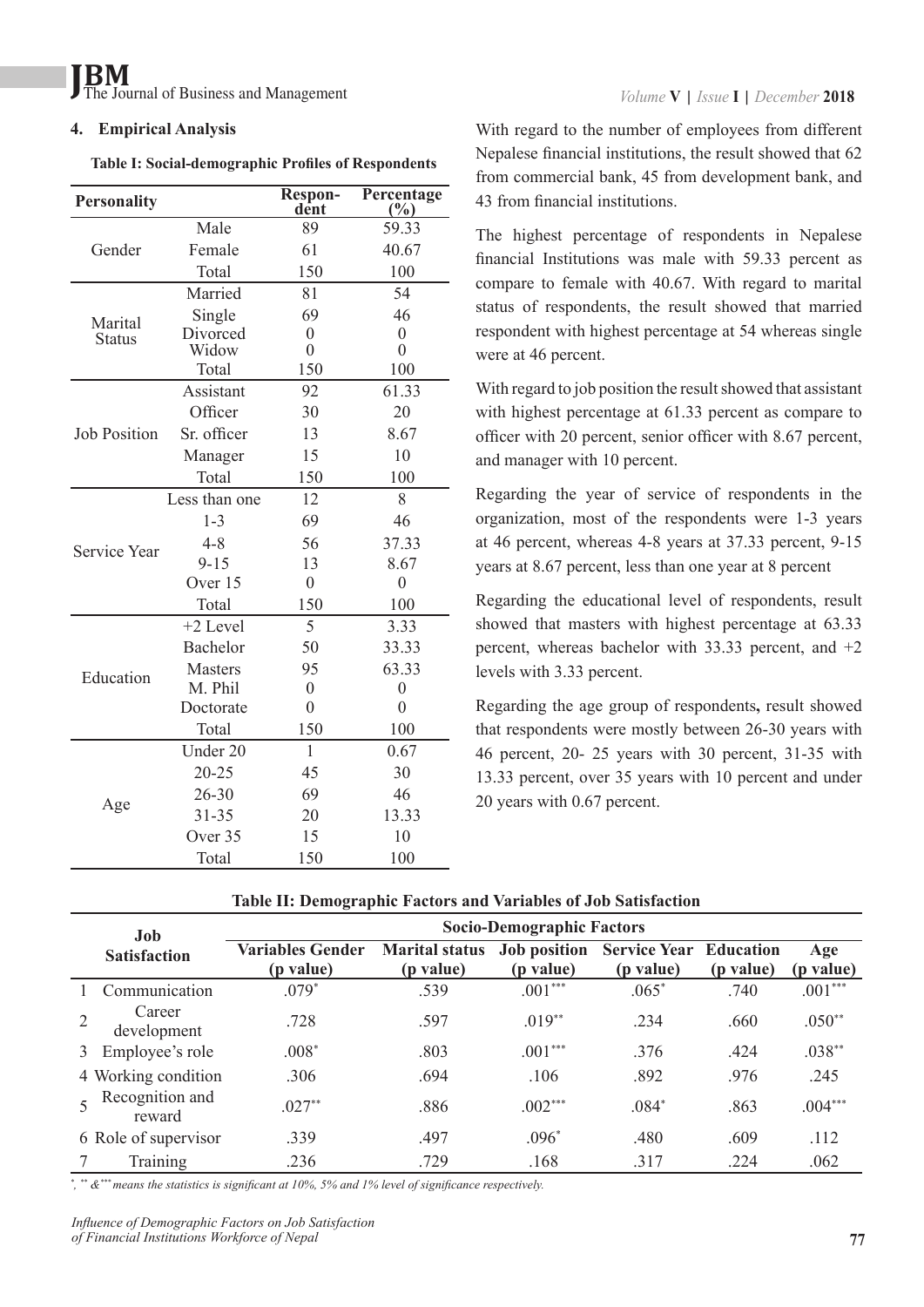# **JBM** The Journal of Business and Management *Volume* **V** | *Issue* **I** | *December* **2018**

ANOVA analysis shows that there is significant difference in the career development of employees with respect to job position and age of employees at 0.05 level. But there is no significant difference in the career development with respect to service year and education of employees, marital status and gender.

T-test shows that there is no significant difference in the career development with respect to gender and marital status of employees.

T-test shows that there is significant difference in the role of employees with respect to gender at 0.1 level but no significant difference with respect to marital status of employees. ANOVA analysis shows that there is significant difference in the role of employees with respect to job position and age of employees at 0.001, and 0.05 level respectively but no significant difference with respect to years of service and education of employees.

T-test and ANOVA analysis show that there is significant difference in working condition with respect to gender, marital status, job position, service year, education, and age of employee.

T-test shows that there is significant difference in recognition of employee and reward system of organization with respect to gender at 0.05 level but no significant difference with respect to marital status of employees. ANOVA analysis shows that there is significant difference in recognition and reward with respect to job position, service year, and age of employee at 0.05, 0.1, and 0.001 level respectively but no significant difference with respect to education of employees.

T-test shows that there is no significant difference in role of supervisor with respect gender and marital status of employee. ANOVA analysis shows that there is significant difference in role of supervisor with respect to job position at 0.1 level but no significant difference with respect to service year, education, and age of employees.

T-test shows that there is no significant difference in training program with respect to gender and marital status of employees. ANOVA analysis shows that there is significant difference in training program with respect to age at 0.1 level but no significant difference with respect to job positon, service year, and education of employees.

| <b>Table III: Demographic Factors and Level of Job</b> |  |  |  |  |  |
|--------------------------------------------------------|--|--|--|--|--|
| <b>Satisfaction</b>                                    |  |  |  |  |  |

| oawwav |                                        |             |               |  |  |  |
|--------|----------------------------------------|-------------|---------------|--|--|--|
| S.N.   | Variables                              | t-value     | p-value       |  |  |  |
|        | Gender and job<br>satisfaction         | $t=1.997$   | $.048*$       |  |  |  |
| 2      | Marital status and job<br>satisfaction | $t = 249$   | .769          |  |  |  |
| 3      | Job position and job<br>satisfaction   | $F = 5.566$ | .001          |  |  |  |
|        | Service year and job<br>satisfaction   | $F=1.614$   | .189          |  |  |  |
| 5      | Education and job<br>satisfaction      | $F = 208$   | .813          |  |  |  |
| 6      | Age and job satisfaction               | $F=4.615$   | $002^{\circ}$ |  |  |  |

*\* &\*\* means the statistics is significant at 5% and 1% level of significance respectively.*

Table III revealed that there is significant difference in the level of job satisfaction with respect to male and female employees at 0.05 level. It is evident that gender influences the level of satisfaction of the respondents. So hypothesis set for this research has been rejected. In case of marital status there is no significant difference in the level of job satisfaction with respect to married and unmarried employees. So hypothesis set for marital status has been accepted and this finding is not supported by Ranjit (2012).

The ANOVA value (F=5.556) shows that there is significance difference in the level of job satisfaction with respect to job position of employees at 0.001 level. It is inferred that higher the position higher is the level of job satisfaction and vice versa. The hypothesis set for job position has been rejected.

The ANOVA analysis showed that there is no significant difference in the level of job satisfaction among the employees with respect to years of service $(p>0.05)$ . The finding shows that years of service of employees does not influence the level of job satisfaction. The hypothesis set for service years has been accepted and this finding is not supported by Ranjit (2012).

The ANOVA analysis showed that there is no significant difference in the level of job satisfaction with respect to education level of employees( $p$  $>$ 0.05). The hypothesis set for level of education of employees has been accepted and this finding indicates that level of education does not influence the level of job satisfaction of employees.